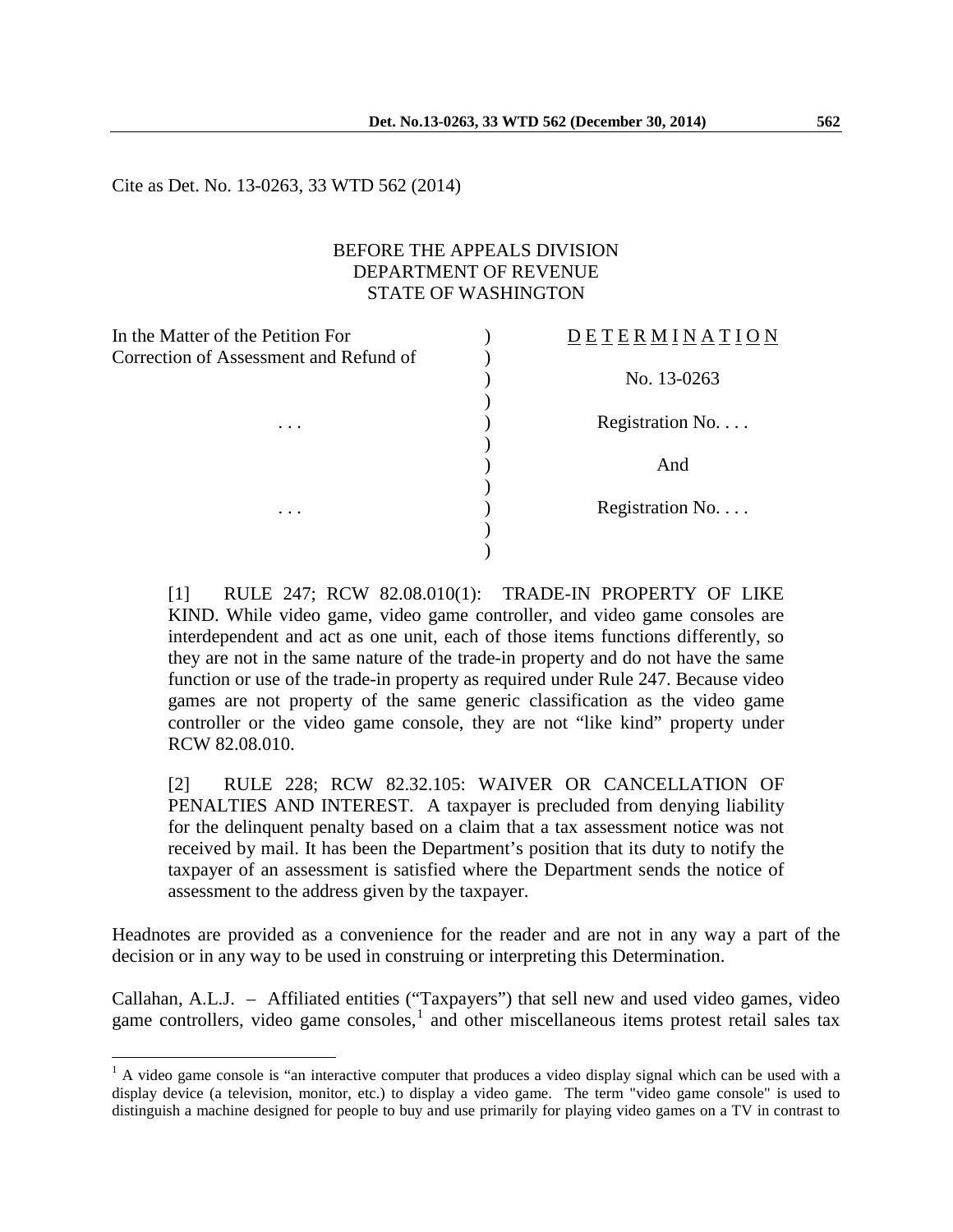and retailing business and occupation (B&O) tax assessed on disallowed deductions it had claimed for like kind trade-ins. We deny the petitions. $<sup>2</sup>$  $<sup>2</sup>$  $<sup>2</sup>$ </sup>

#### ISSUES

1. Have Taxpayers demonstrated that they were entitled to the trade-in credits under RCW 82.08.010(1)(a) and WAC 458-20-247 (Rule 247)?

 $2. \ldots$ 

3. Under RCW 82.32.105 and WAC 458-20-228 (Rule 228), did Taxpayers fail to pay the assessments timely due to circumstances beyond their control?

#### FINDINGS OF FACT

. . .

 $\overline{a}$ 

During the audit period, Taxpayers allowed their customers to trade their used video games, video game controllers and consoles, and other related products, such as the mouse for the console towards the purchase of new or used products, or for store credits towards future purchases or for cash.<sup>[3](#page-1-1)</sup> Neither Audit nor Taxpayers stated any issues with respect to the transactions where the customers received cash for their used products. With respect to the transactions where a customer purchased a new item at the time and place it traded in the used item, Taxpayers applied the value of the traded in product against the retail sales price of the new product, charged retail sales tax on the difference, and reported B&O tax on the original retail price.<sup>[4](#page-1-2)</sup> Audit allowed the retail sales tax deductions Taxpayers took during the audit period when a product of like kind was traded in and was used against the immediate purchase of the same

[arcade machines,](http://en.wikipedia.org/wiki/Arcade_machine) [handheld game consoles,](http://en.wikipedia.org/wiki/Handheld_game_console) or [home computers.](http://en.wikipedia.org/wiki/Home_computer)" Video game console, *Wikipedia, The Free Encyclopedia*, http://en.wikipedia.org/wiki/Video\_game\_console (last visited July 29, 2013).<br><sup>2</sup> Identifying details regarding the taxpayer and the assessment have been redacted pursuant to RCW 82.32.410.

<span id="page-1-1"></span><span id="page-1-0"></span><sup>&</sup>lt;sup>3</sup> For example, when a customer brings in a video game that valued at \$20 and wishes to trade the video game for cash, Taxpayers take a 20% deduction off the \$20 product value and gives the customer \$16 in cash. Taxpayers do not report any taxes on such transactions treating them as inventory purchases for resale. Audit did not assess tax on these transactions.

<span id="page-1-2"></span><sup>&</sup>lt;sup>4</sup> For example, when a customer brings in a product that is valued at \$20 to trade for another product in the store that is valued at \$60, Taxpayers collect retail sales tax from the customer on the difference of the value of the traded-in product and the newly acquired product, in this case, \$40. Taxpayers report and remit the collected retail sales tax to the Department and take a trade-in retail sales tax deduction for \$20. Taxpayers report the retailing B&O tax on \$60. With respect to the future trade-in sales, same as the example above, except that the customer does not want to purchase another product at the time when he brought in his trade-in product but wishes to receive a store credit for \$20. Taxpayers will issue a \$20 lifetime store credit to the customer. Taxpayers will not report any taxes to the Department for that transaction at the time when they issue the trade-in credit to that customer. When that same customer purchases another product in one of Taxpayers' stores valued at \$60 in a future transaction with his store credit, Taxpayers collect retail sales tax on \$40. Taxpayers report and remit the collected retail sales tax to the Department and take a trade-in retail sales tax deduction for \$20. Taxpayers report retailing B&O tax on \$60.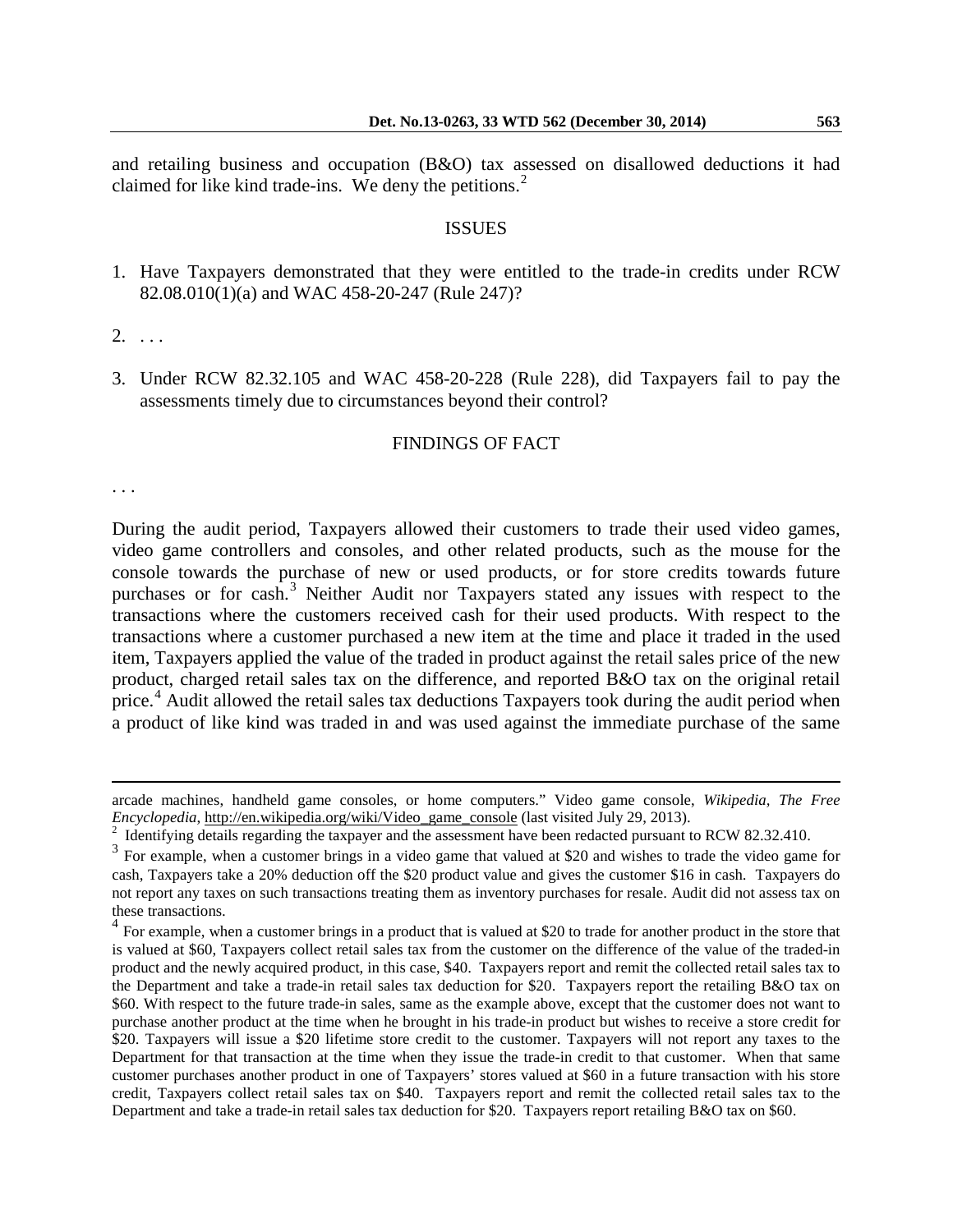Taxpayers argue that RCW  $82.08.010(1)(a)$  provides a "sales price" exclusion for the value of trade-in property of like-kind and that video games, video game consoles, and video game accessories are all tangible personal property of the same generic classification.

Taxpayers also petitioned for a cancellation of the penalties and interest assessed against [the affiliated entity] for late payment of the assessment, because it allegedly did not receive the assessment in time for it to timely pay the assessment. The Department's records show that Audit mailed the assessment to [the affiliated entity] on July 25, 2012, to the address that the Department has on file, which is the same address as [the Taxpayer].

### ANALYSIS

Washington imposes a retail sales tax on the sale of tangible personal property in Washington, which the seller collects from the buyer. RCW 82.04.050; 82.04.190; 82.08.020; 82.08.050. Retail sales tax is calculated as a percentage of the "selling price" of the property sold. RCW 82.08.020(1). The value of certain "trade-in property" is excluded from the "selling price." RCW 82.08.010. WAC 458-20-247 (Rule 247) explains the trade-in property exclusion as follows:

RCW [82.08.010](http://apps.leg.wa.gov/RCW/default.aspx?cite=82.08.010) and [82.12.010](http://apps.leg.wa.gov/RCW/default.aspx?cite=82.12.010) define the terms "selling price" and "value of the article used," in pertinent part, to mean the total amount of consideration, except separately stated trade-in property of like kind, including cash, credit, or tangible personal property, expressed in terms of money paid or delivered by a buyer to a seller. As a result, the buyer of tangible personal property is entitled to reduce the measure of retail sales or use tax if:

- The buyer delivers the trade-in property to the seller;
- The trade-in property is delivered as consideration for the purchase; and
- The property traded in is "property of a like kind."

 $\overline{a}$ 

(a) The trade-in exclusion applies to all trade-in property of like kind delivered by a buyer to a seller as consideration for a purchase. Thus, if a

<span id="page-2-0"></span> $<sup>5</sup>$  For example, if a customer traded in several video games that valued at \$100 for an immediate purchase of a game</sup> valued at \$50, and a console valued at \$40. Taxpayers gave the customer a store credit for \$10. Audit only allowed Taxpayers to take a trade-in credit deduction of \$50 for the purchase of the new game. When that customer used his store credit of \$10 to purchase another item in one of Taxpayers' stores in future, Audit did not allow Taxpayers to take the \$10 trade-in credit deduction.<br><sup>6</sup> For example, if a customer traded in several games and Taxpayers allowed \$100 for the values of those games

<span id="page-2-1"></span>against the immediate purchase price of a game of \$40, a console for \$40, and a \$20 for store credits, Taxpayers took retail sales tax deduction on \$80 immediately (the game valued at \$40 and the console valued at \$40) and took retail sales tax deduction on the \$20 when the customer used the \$20 credit to purchases a new item at a different transaction. Audit allowed the \$40 retail sales tax deduction Taxpayers took for the sale of the game, but disallowed the \$40 retail sales tax deduction Taxpayers took for the sale of the console. Audit disallowed the \$20 retail sales tax deduction Taxpayers took when the customer utilized the \$20 store credits to purchase items from the store in a different transaction.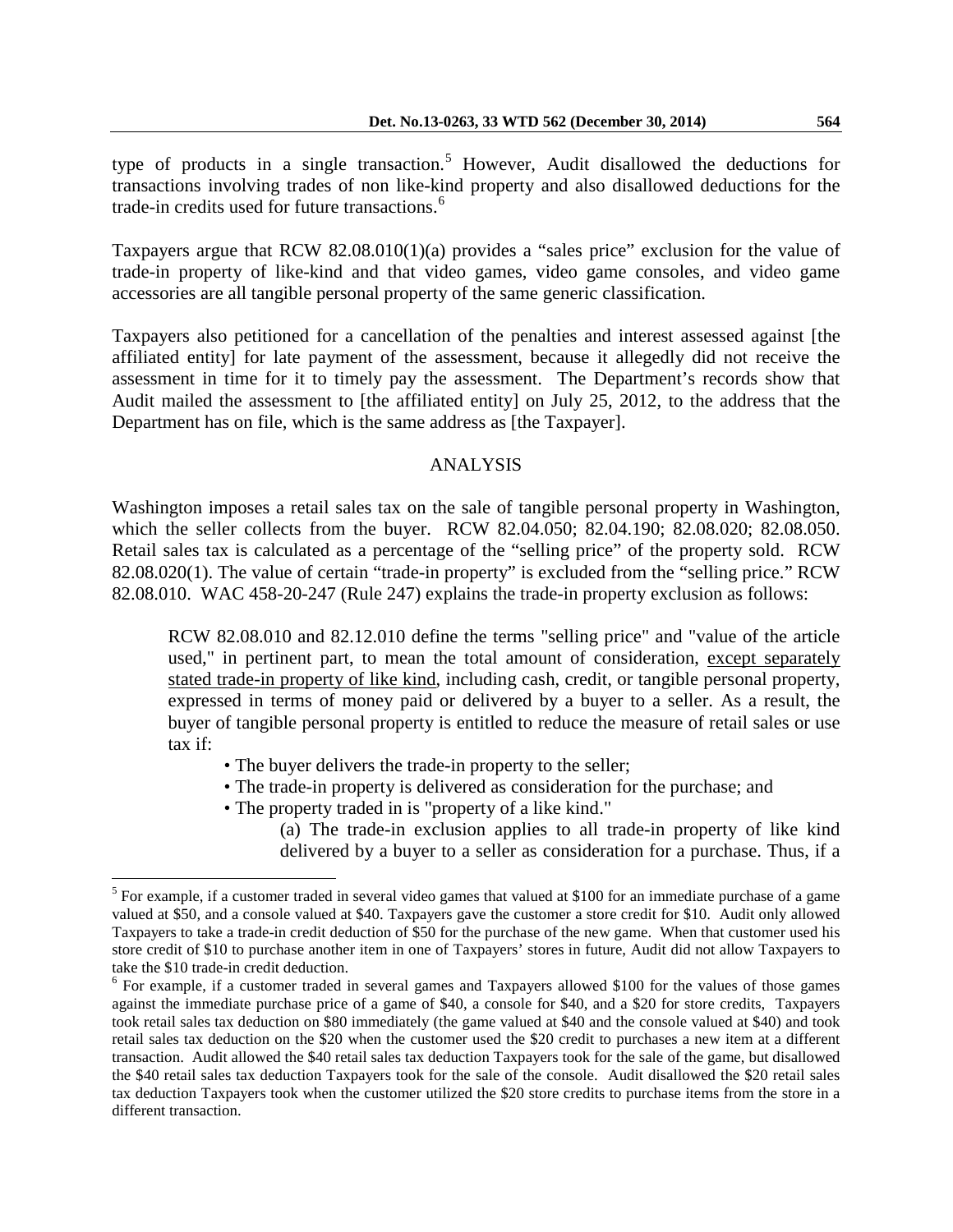buyer trades in two motor vehicles when purchasing one motor vehicle, the buyer is entitled to a reduction in the measure of retail sales tax based on the value of both trade-in vehicles.

(b) The trade-in exclusion is limited to retail sales and use taxes. There is no comparable exclusion for business and occupation (B&O) tax. (See definition of "gross proceeds of sales" in RCW [82.04.070](http://apps.leg.wa.gov/RCW/default.aspx?cite=82.04.070) and of "value proceeding or accruing" in RCW [82.04.090.](http://apps.leg.wa.gov/RCW/default.aspx?cite=82.04.090)) Sales tax need not have been paid on the item being traded in to be eligible for the trade-in exclusion.

Rule 247 (emphasis added).

Trade-in property reduces the measure of the buyer's sales tax liability or the consumer's use tax liability, but not the measure of the seller's B&O tax provided that all the criteria listed above are met. In this case, however, Taxpayers deducted from their reported gross proceeds of sales the amounts they identified as trade-in credits. Taxpayers explained that trade-in credits occur when a customer brings into the store used merchandise for which Taxpayers ascribe a value, but, rather than pay the customer that value or immediately apply that value to a product the customer is purchasing, they issue a credit equal to that value to that customer for its use when purchasing merchandise from Taxpayers sometime in the future. In this matter, the first element under Rule 247 is met when the customer brings the used merchandise to the seller. However, the second element requires that the merchandise be brought to the seller as consideration for a purchase.

Rule 247(4) explains:

Property traded in must be consideration delivered by the buyer to the seller. The sales documents must identify the tangible personal property being purchased and the trade-in property being delivered to the seller. This does not require simultaneous transfers of the property being traded in and the property being purchased, but it does require that the delivery of the trade-in and the purchase be components of a single transaction. Sales documents, executed not later than the date the trade-in property is delivered to the seller, must identify the property purchased and the trade-in property as more fully explained in subsection (8) of this section.

(Emphasis added).

Rule 247(8) explains the recordkeeping requirement for trade-in property:

**(8) Recordkeeping.** RCW [82.32.070](http://apps.leg.wa.gov/RCW/default.aspx?cite=82.32.070) requires every person liable for any tax to keep and preserve records from which tax liability can be determined. To substantiate a claim for the trade-in exclusion, the sales agreement and/or invoice must identify both the property being purchased and the trade-in property. Such identification includes the model number, serial number, year of manufacture, and other information as appropriate. The sales agreement and/or invoice must also specify the selling price and the value of the trade-in property. . . .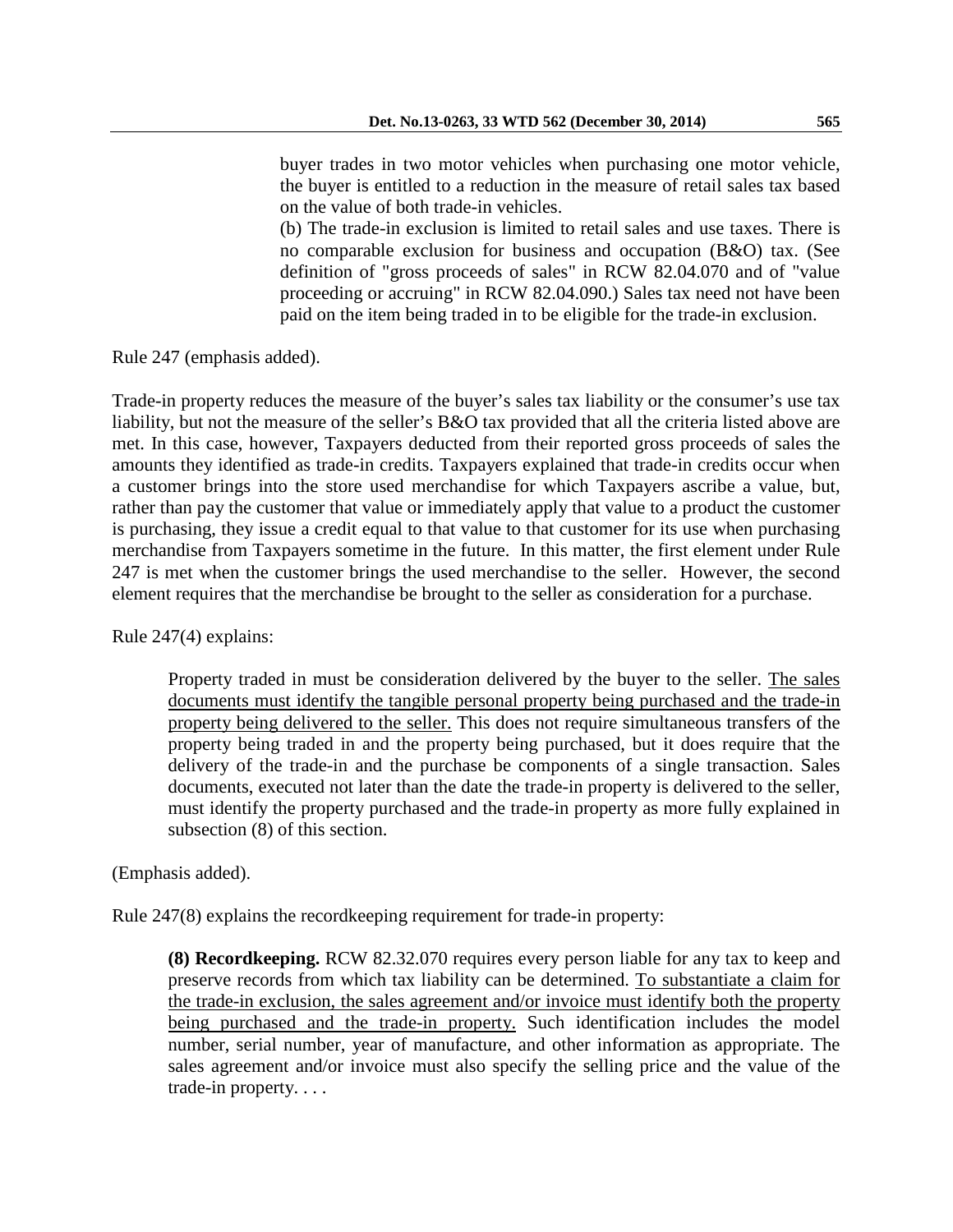# (Emphasis added).

In this matter, the customer can use the trade-in credit at the time it brings in the merchandise or at sometime in the future and can use it at either store. Audit found that Taxpayers failed to keep records to identify both the property being purchased and the trade-in property when they took the trade-in retail sales tax deduction during the audit period.

Moreover, the third requirement as explained in Rule 247(5) requires that the property traded-in must be of like kind to the property acquired in order to apply the trade-in value (of the used merchandise) against the selling price (of the purchased property). Rule 247(5) defines the term "property of like kind" as:

articles of tangible personal property of the same generic classification. It refers to the class and kind of property, not to its grade or quality. The term includes all property within a general classification rather than within a specific category in the classification. Thus, as examples, it means furniture for furniture, motor vehicles for motor vehicles, licensed recreational land vehicles for licensed recreational land vehicles, appliances for appliances, auto parts for auto parts, and audio/video equipment for audio/video equipment. These general classifications are determined by the nature of the property and its function or use.

(Emphasis added).

Therefore, under RCW 82.08.010, the selling price of merchandise a buyer purchases may be reduced by the value of the property that the buyer delivers to the seller but that property must be of like kind in order for the seller to successfully claim the retail sales tax or use tax trade-in deduction. Exemptions to a tax law must be narrowly construed. Taxation is the rule and exemption is the exception. A taxpayer has the burden to show that he/she qualifies for the claimed exemption. *Budget Rent-a- Car of Washington-Oregon, Inc. v. Dep't of Revenue*, 81 Wn.2d 171, 500 P.2d 764 (1972). Therefore, Taxpayers have the burden of showing that the deductions at issue qualify for this tax exemption.

Audit disallowed the deductions for transactions it found to be for non like kind property traded. For example, it disallowed transactions where the trade-in property was several games and the purchased property was a video game console and vice versa. Transactions such as these constituted the majority of the assessments. Taxpayers disagree that the traded properties are not like kind. They argue that all the items that they carry in their stores, such as a video game and a video game console fall under the same generic video game classification.

Rule 247(5) defines the term "property of like kind" as tangible personal property of the same generic classification, which is to be "determined by the nature of the property and its function or use." Thus, we will examine the nature of the majority of the disallowed traded properties, i.e., the video games, video game consoles, and video game accessories such as controllers. A video game is an electronic game that "employs [electronics](http://en.wikipedia.org/wiki/Electronics) to create an interactive system with which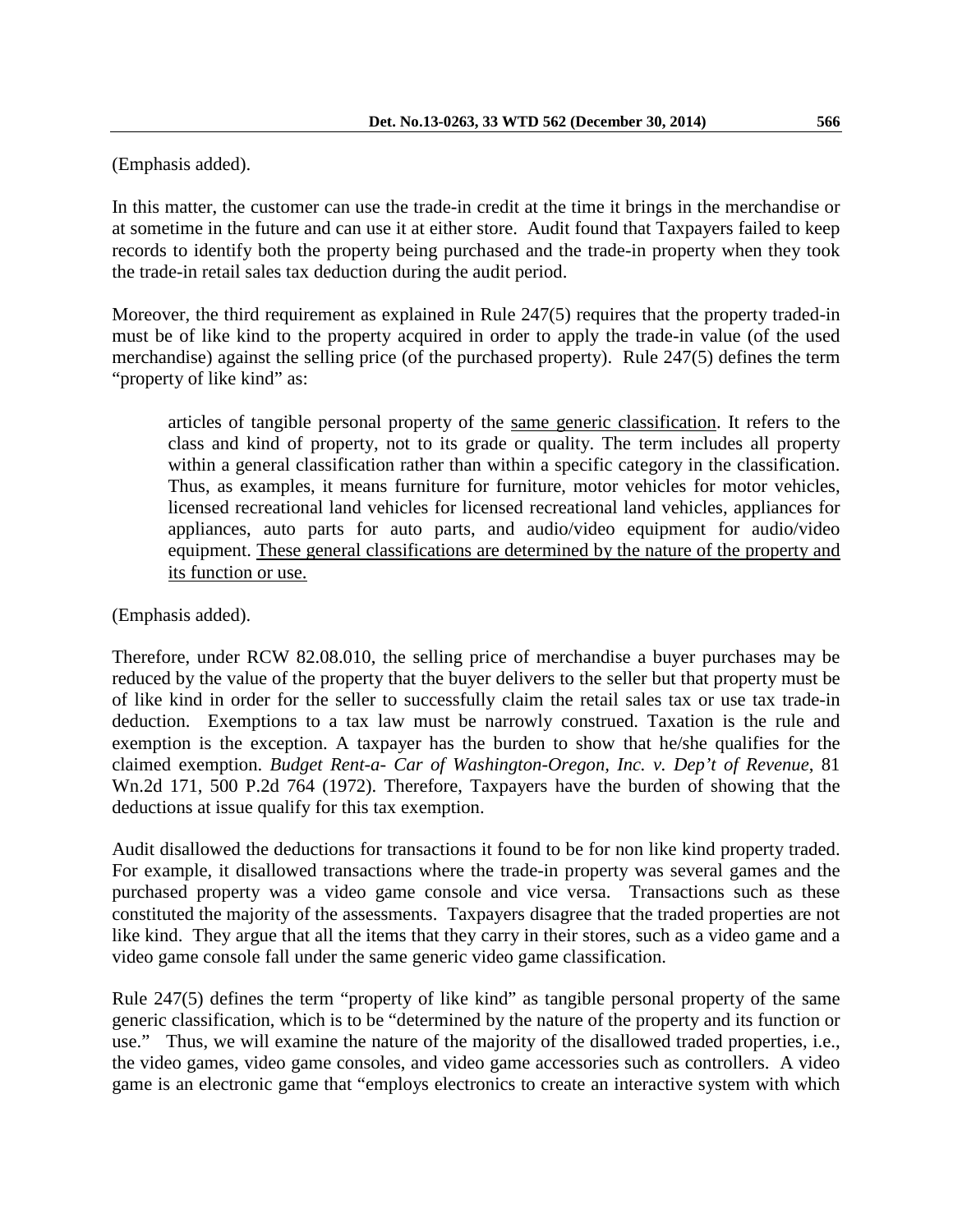a player can [play.](http://en.wikipedia.org/wiki/Play_(activity))"<sup>[7](#page-5-0)</sup> The video games that Taxpayers carry in their stores are "prewritten" computer software" as defined under RCW 82.04.215. Computer software is defined as "a set of coded instructions designed to cause a computer or automatic data processing equipment to perform a task." RCW 82.04.215(2). The video games are prewritten computer software, and not custom software, because the computer software is not designed to "the specifications of a specific purchaser." RCW 82.04.215(6).

The games as prewritten software must have a means to be displayed or manipulated. The game consoles, which Taxpayers also sell, serve this purpose. A video game console is "an interactive computer that produces a [video display signal](http://en.wikipedia.org/wiki/Video_signal) which can be used with a display device (a [television,](http://en.wikipedia.org/wiki/Television) [monitor,](http://en.wikipedia.org/wiki/Video_monitor) etc.) to display a [video game.](http://en.wikipedia.org/wiki/Video_game)"[8](#page-5-1) RCW 82.04.215(1) defines the term "computer" as "an electronic device that accepts information in digital or similar form and manipulates it for a result based on a sequence of instructions." The game console is the physical equipment, the computer hardware, needed to play the game. WAC 458-20- 15501(3)(a) (Rule 15501) provides that the term computer hardware:

… includes, but is not limited to, the mechanical, magnetic, electronic, or electrical components of a computer system such as towers, motherboards, central processing units (CPU), hard disk drives, memory, as well as internal and external peripheral devices such as compact disk read-only memory (CD-ROM) drives, compact disk rewritable (CD-RW) drives, zip drives, internal and external modems, wireless fidelity (Wi-Fi) devices, floppy disks, compact disks (CDs), digital versatile disks (DVDs), cables, mice, keyboards, printers, monitors, scanners, web cameras, speakers, and microphones.

(Emphasis added).

 $\overline{a}$ 

Therefore, we conclude that a video game console is a computer hardware device. Rule 15501.

Taxpayers also sell game controllers. A game controller is a peripheral device "used with games or entertainment systems to provide input to a video game, typically to control an object or character in the game."[9](#page-5-2) *See* Rule 15501(3)(a). Computer hardware includes peripheral devices such as a mouse or a keyboard. Rule 15501(3)(a). As defined, a game controller functions like a mouse or a keyboard. We conclude, therefore, a game controller is a computer hardware device. *Id.*

Taxpayers argued in its petition that

… the Tax Assessment and the examples in WAC 458-20-247 in respect to what qualifies as trade-in property of a like kind are unreasonably narrow interpretations of RCW

<span id="page-5-0"></span><sup>7</sup> Electronic game, *Wikipedia, The Free Encyclopedia*, http://en.wikipedia.org/wiki/Electronic\_game (last visited July 29, 2013).

<span id="page-5-1"></span><sup>&</sup>lt;sup>8</sup> Video game console, *Wikipedia, The Free Encyclopedia*, http://en.wikipedia.org/wiki/Video\_game\_console (last visited July 29, 2013).

<span id="page-5-2"></span><sup>&</sup>lt;sup>9</sup> Game controller, *Wikipedia, The Free Encyclopedia*, http://en.wikipedia.org/wiki/Game\_controller (last visited July 29, 2013).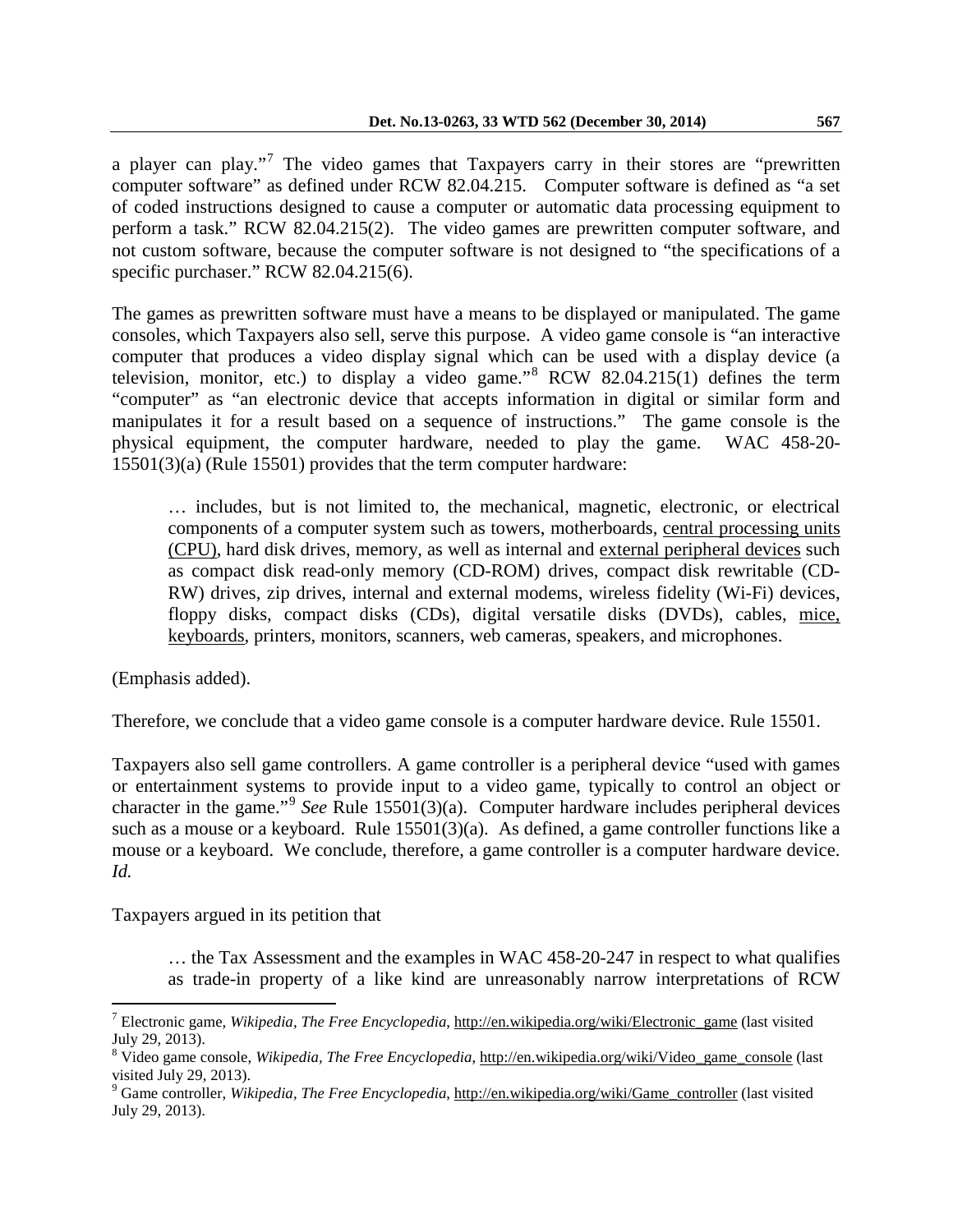82.08.010 that provides that the sales price excludes the value of trade-in property of a like kind. Video games, video game systems and video game system accessories are all articles of tangible personal property of the same generic classification. Each of these items has no independent use apart from each other and are all required components for a video gaming experience.

We previously addressed a similar issue in Det. No. 91-044, 10 WTD 395(1991) where the taxpayer had claimed under Rule 247 a trade-in deduction involving computer hardware and software and which the Department had disallowed. In that determination we said:

Hardware is generally the mechanical and electronic parts of a computer; software (programs) is generally the instructions that command the hardware. Indeed, Rule  $155^{10}$  $155^{10}$  $155^{10}$ defines hardware and software separately. Software and hardware are like a car and gasoline; the hardware is like the car and the gas is like the software. A trade of gas for a car is not a like- kind exchange. Software and hardware do not serve the same purpose and are not of the same general class.

(Emphasis added).

 $\overline{a}$ 

Similarly, the video game, the video game controller, and the video game console have different functions and uses. The game provides the software that contains the instructions that command the hardware, i.e., the console and the controller. While they are interdependent and act as one unit, this does not make the computer software and computer hardware property of the same general class of property. Each of those items functions differently and they are not in the same nature of the property and do not have the same function or use as required under Rule 247. Therefore, we conclude that the video games are not property of the same generic classification as the video game controller or the video game console, and are not like kind under RCW 82.08.010. Thus, for those transactions that Audit found did not qualify for the trade-in deductions because the traded-in property was video games and the purchased property was either the console or the controller, we conclude Audit properly disallowed the deduction.

As to the issue of whether Taxpayers met the criteria of establishing that the trade-in credit was used to purchase like kind merchandise as part of a single transaction, we find that Taxpayers did not meet its burden. Under the recordkeeping requirement of Rule 247, Taxpayers, the sellers, were required to "identify the tangible personal property being purchased and the trade-in property being delivered to the seller" in order to substantiate not only that the trade-in property and the purchased property were properties of the same generic classification, but were also a single transaction. Here, the facts show that Taxpayers' records failed to identify the traded-in property for which the customer received the store credit so that when the customer subsequently used the store credit to purchase another property, the records of that subsequent transaction only identified the property being purchased with the store credit and failed to identify the traded-in property. It is Taxpayers' burden to maintain and produce records to support their claim for the exclusion. Rule 247(8) states specifically what documentation is required for Taxpayers to show

<span id="page-6-0"></span><sup>&</sup>lt;sup>10</sup> WAC 458-20-155 was the predecessor of WAC 458-20-15501 and WAC 458-20-15502.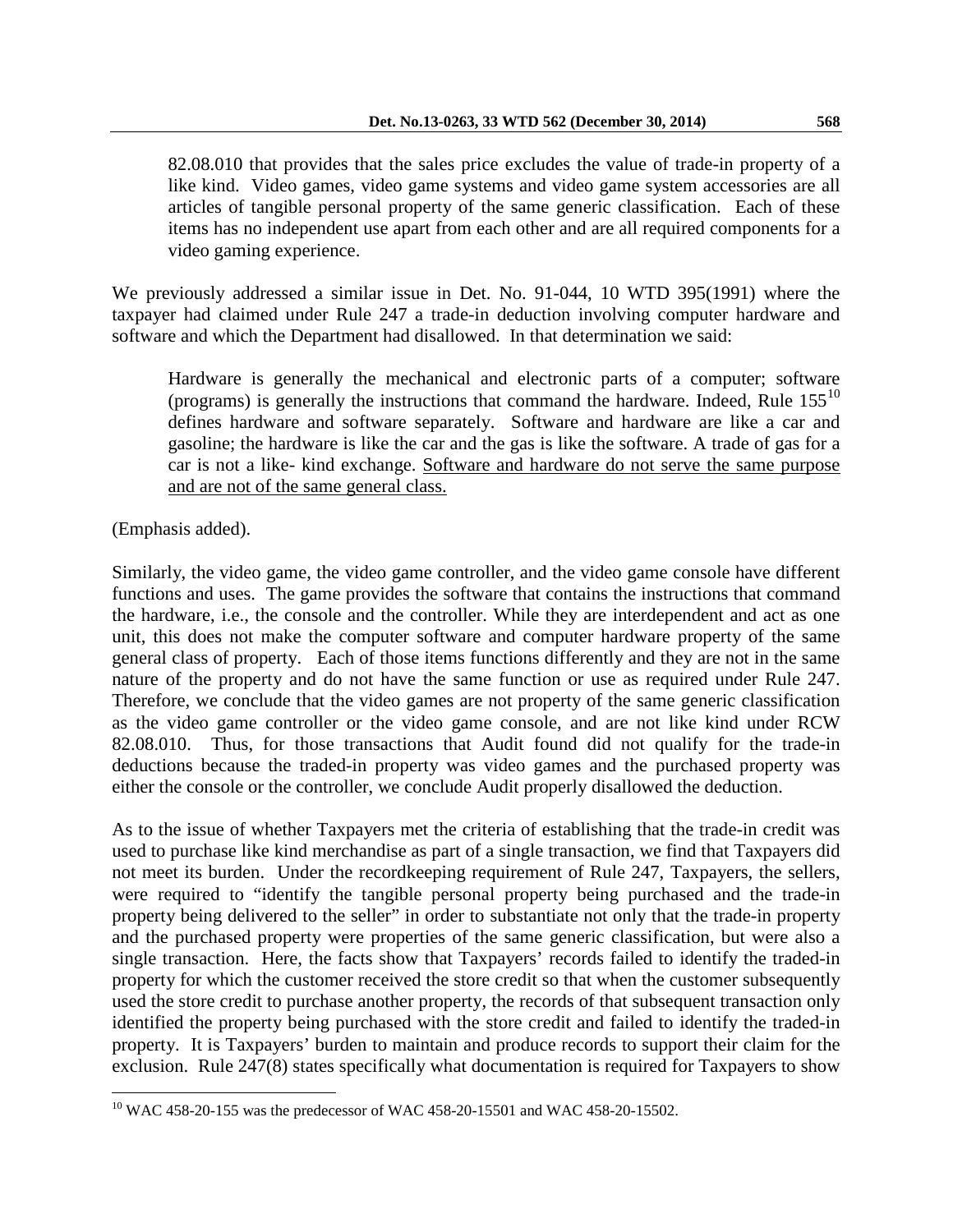that they are entitled to exclude certain sales from the measure of the retail sales tax. RCW 82.32.070 states generally a taxpayer's recordkeeping requirements:

Every person liable for any fee or tax imposed by chapters [82.04](http://apps.leg.wa.gov/RCW/default.aspx?cite=82.04) through [82.27](http://apps.leg.wa.gov/RCW/default.aspx?cite=82.27) RCW shall keep and preserve, for a period of five years, suitable records as may be necessary to determine the amount of any tax for which he may be liable, which records shall include copies of all federal income tax and state tax returns and reports made by him. All his books, records, and invoices shall be open for examination at any time by the department of revenue. . .

Taxpayers failed to keep records pursuant to RCW 82.32.070 to substantiate the "trade-in property of like kind property" retail sales tax deductions that they took during the audit period. When Taxpayers' customer brings property into the store to trade and receives a store credit for a future purchase, Taxpayers do not maintain any records to identify the tangible personal property being purchased and the trade-in property being delivered to Taxpayers as a single transaction. Taxpayers' records only identify the customer that uses the store credit to reduce or eliminate the price of the merchandise being purchased at the time the customer uses the credit. Thus, there is no record linking the trade-in transaction, for which the credit was received, to the property purchased with the credit. Accordingly, Audit properly disallowed the deductions for the credits that were used in the future when Taxpayers failed to "identity the tangible personal property being purchased and the trade-in property being delivered to the seller."

With respect to the late payment penalties and interest, RCW  $82.32.090(1)$ <sup>[11](#page-7-0)</sup> requires that the Department impose penalties when a taxpayer makes a late or deficient tax payment. The amount of the penalty varies depending on how long a return is delinquent. *Id.*

The Legislature has granted the Department limited authority to waive or cancel penalties, set out in RCW 82.32.105 and RCW 82.32A.020.

RCW 82.32A.020(2) gives taxpayers the right to have penalties waived where they have detrimentally relied on specific, official written advice or instructions they received from the Department. There is no evidence that Taxpayers received specific and official written advice informing them not to pay the assessment for [the affiliated entity] by the due date. We conclude, therefore, that RCW 82.32A.020( 2) does not provide a basis for relief in this basis.

 $\overline{a}$ 

<span id="page-7-0"></span> $11$  RCW 82.32.090(1) provides:

If payment of any tax due on a return to be filed by a taxpayer is not received by the department of revenue by the due date, there is assessed a penalty of five percent of the amount of the tax; and if the tax is not received on or before the last day of the month following the due date, there is assessed a total penalty of fifteen percent of the amount of the tax under this subsection; and if the tax is not received on or before the last day of the second month following the due date, there is assessed a total penalty of twenty-five percent of the amount of the tax under this subsection. No penalty so added may be less than five dollars.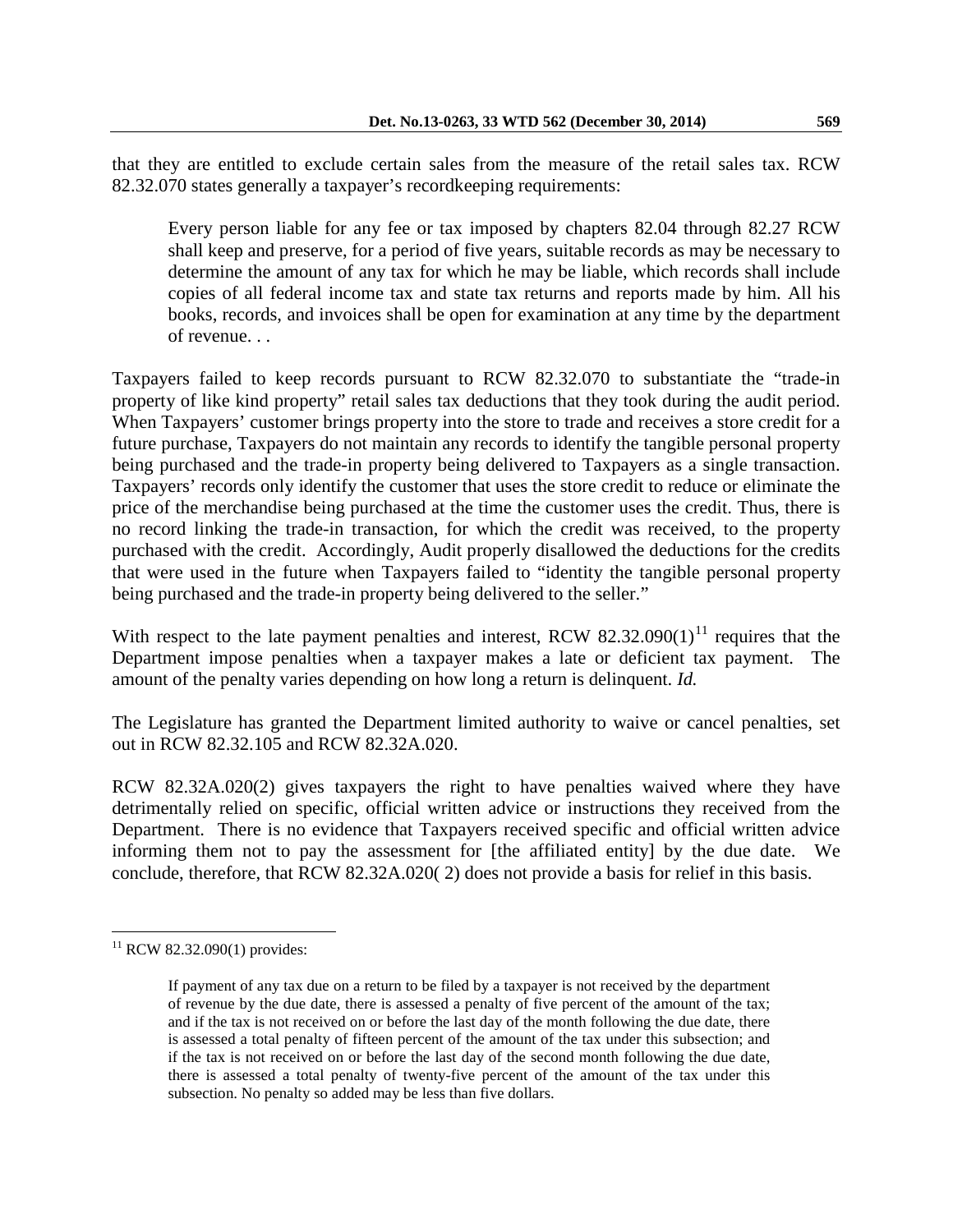The other penalty waiver statute, RCW 82.32.105, provides, in pertinent part:

(1) If the department of revenue finds that the payment by a taxpayer of a tax less than that properly due or the failure of a taxpayer to pay any tax by the due date was the result of circumstances beyond the control of the taxpayer, the department of revenue shall waive or cancel any penalties imposed under this chapter with respect to such tax.

(Emphasis added).

 $\overline{a}$ 

Circumstances beyond the control of the taxpayer are generally those which are immediate, unexpected, or in the nature of an emergency. Rule  $228(9)(a)(ii)$ . Such circumstances result in the taxpayer not having reasonable time or opportunity to obtain an extension of the due date or otherwise timely file and pay. *Id*. Rule 228(4)(d) provides that " [i]f a taxpayer suspects that it will not be able to file and pay by the coming due date, it may be able to obtain an extension of the due date to temporarily avoid additional penalties."

Here, the circumstances Taxpayers allege do not appear to be unexpected or in the nature of an emergency. Taxpayers bear the burden of establishing that the circumstances went beyond their control and directly caused the late payment. Rule 228(9)(a)(i). Taxpayers assert that the basis for the penalty waiver is [the affiliated entity]'s lack of control over the mail delivered through the United States Postal Service because [the affiliated entity] did not receive its notice of assessment until the Department's Compliance Division contacted it for collection. Taxpayers assert that the Department's Audit Division audited [the affiliated entity] and [the Taxpayer] and Taxpayers had received a timely notice of assessment for [the Taxpayer] but not for [the affiliated entity].

Applying RCW 82.32.105 and Rule 228, we conclude that the late penalties were properly assessed and Taxpayers' alleged failure to receive the assessment is not a basis for cancelling the late payment penalties. The Department mailed the notice of assessment to [the affiliated entity] at its address of record. The Department never received the mail back as undeliverable. We can only assume that the assessment reached its destination as mailed. The Department is authorized by statute, RCW 82.32.050,<sup>[12](#page-8-0)</sup> to mail tax assessments. RCW 82.32.130 in pertinent part provides:

[i]f the notice or order is mailed, it shall be addressed to the address of the taxpayer as shown by the records of the department, or, if no such address is shown, to such address as the department is able to ascertain by reasonable effort. Failure of the taxpayer to receive such notice or order whether served, mailed, or provided electronically as

<span id="page-8-0"></span> $12$  If upon examination of any returns or from other information obtained by the department it appears that a tax or penalty has been paid less than that properly due, the department shall assess against the taxpayer such additional amount found to be due and shall add thereto interest on the tax only. The department shall notify the taxpayer by mail, . . . of the additional amount and the additional amount shall become due. . . . RCW 82.32.050(1). (Emphasis added).